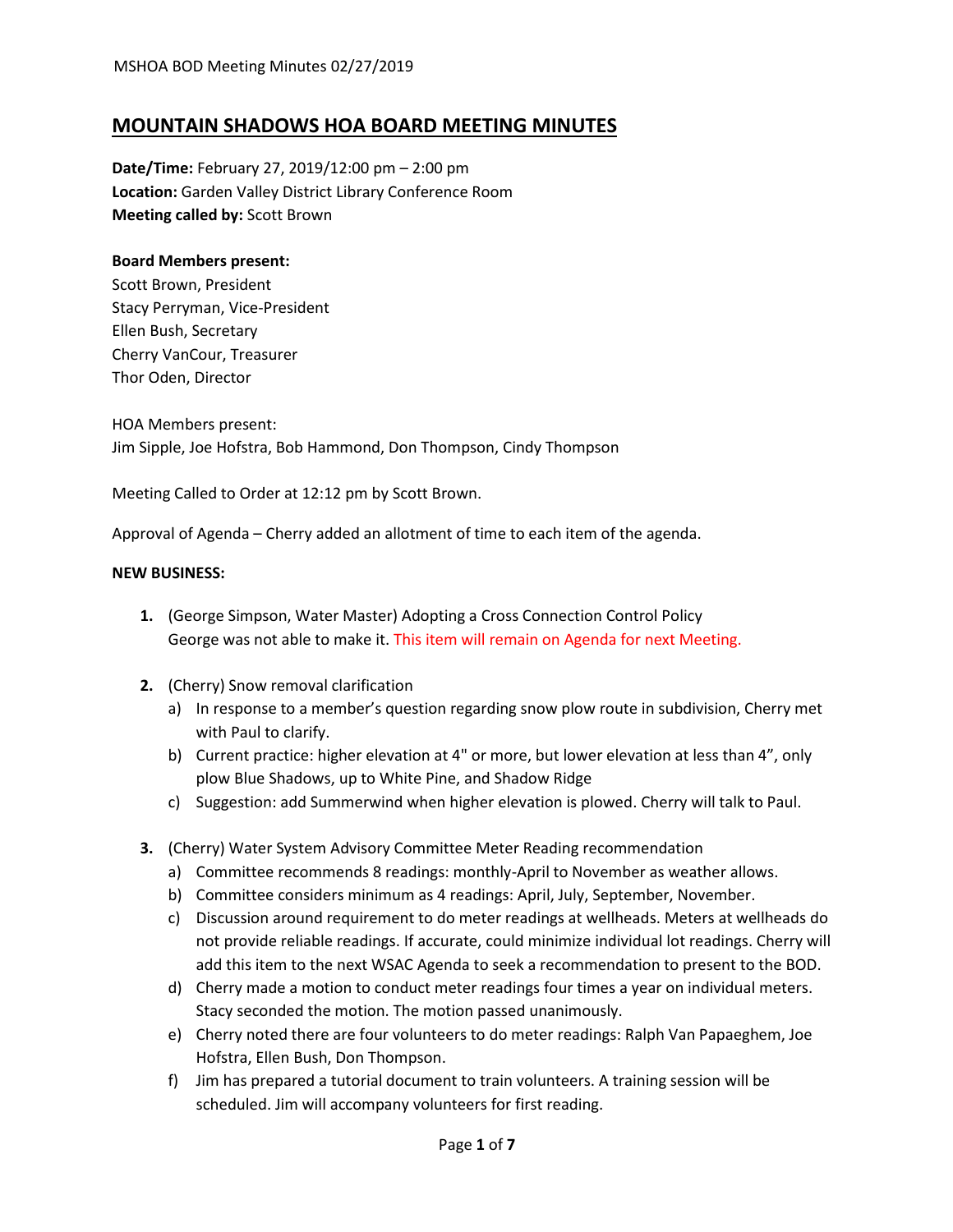- **4.** (Stacy) Date for MSHOA Annual Meeting
	- a) Suggested date June 8, 2019. Action Item: Scott will check with Senior Center for availability.

### **OLD BUSINESS:**

- **5.** (Cherry) Financial Report
	- a) Financial Report (Actual Income & Expenses Budget Year to Date).
	- b) Budget Overview (Actual Income and Expenses Compared to Budget).
	- c) Balance Sheet (Monthly totals for all accounts).
	- d) Copies available for members upon request.
- **6.** (Stacy) Architectural Committee Report
	- a) Updates since last BOD meeting:
		- i. Approved new home build for Watkins, Lot 44, Feb. 2019.
		- ii. Approved garage build for Dirk & Johanna Prinkey, Lot 40, Oct. 2018.
		- iii. Approved garage build for Scott Brown, Lot 52, Oct. 2018.
		- iv. Set up meeting with current ACC (2 new members) for March  $15<sup>th</sup>$  to discuss additional protocol and procedures not currently outlined in the CCR's and discuss any changes majority recommend.
	- b) Three documents to enter into the record
		- i. February 19, 2018 protocol document
		- ii. ACC Step Action Cover Page
		- iii. CCR's Article VII Architectural Control
	- c) Discussion around information flow from committees to BOD. ACC plans to 'read out' results of March 15 protocol updates to the board at the next BOD meeting.
- **7.** (Cherry) Review Quickbooks Jobs related to water system opened/closed since last BOD Meeting 12/11/18 and Volunteer time
	- a) Cherry plans to close Jobs A2018 Meter Reading and A2018-PM and open new Jobs as A2019-Meter Reading and A2019-PM. Will promote year-to-year comparisons.
	- b) Cherry noted two Emergency Jobs that were opened and closed at the end of 2018.
	- c) Cherry noted 8.5 hours of Volunteer Time since last BOD Meeting.
- **8.** Update on Current Action Items
	- a) ACTION ITEM: (Cherry) Document a Recommendation Process for non-emergency Jobs (Bob's questions, Item 3 under Water related questions within the 2/9/18 BOD Meeting Minutes). Cherry is still working on process for non-emergency Jobs. She noted that it has been good to have time to keep working on it as Jobs are in process.
	- b) ACTION ITEM: Create a team to work on the potential replacement of the RPC with Variable Frequency Devices (VFDs) and the installation of an emergency backup. Members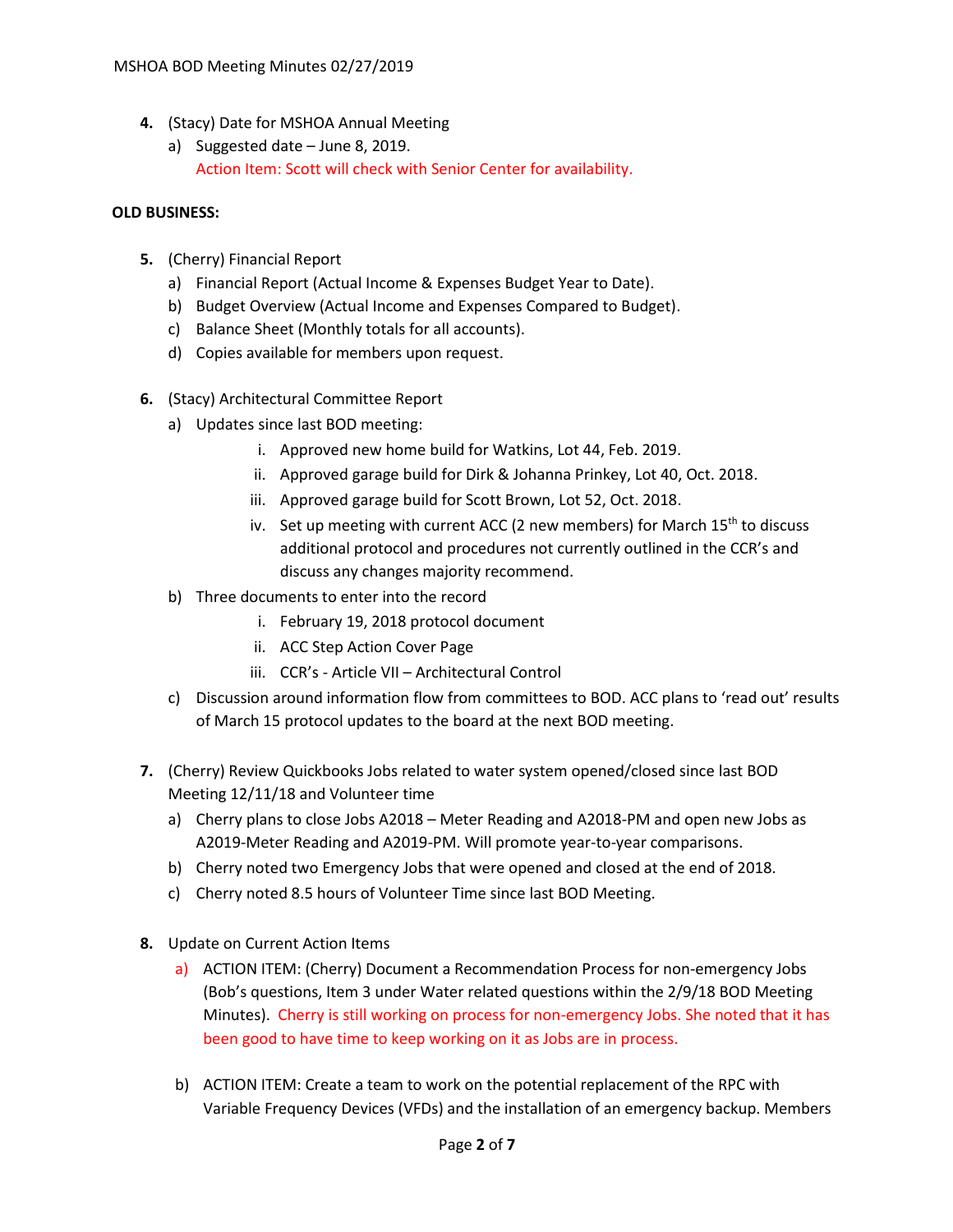who were at the Meeting volunteered are Ray and Ralph VP; and Board Directors, Cherry and Thor. It was suggested to invite Bob S, Bob H and Joe H. Team will meet soon after the new year to review options and make recommendations, including a budget, to the Board for the improvements. ((Item 8(h)(3)4.1 under 'Update on Current Action Items' 12/11/18 BOD Meeting Minutes.))

- i. Cherry presented the Recommendation from WSAC to accept the bid from Gem Pump to replace the pumps and motors for both Well Houses, replace the Rotary Phase Converter with Variable Frequency Drives (VFD's), and new controls as well as a transfer switch for when a generator is purchased, and an interface between the controls and VFDs. The total estimate is \$17,450 - \$19,450.
- ii. Questions were raised around replacement of pumps and motors instead of servicing them. It was recommended by Gem Pump due to age of equipment, they should be replaced instead of serviced.
- iii. Question was raised as to whether the Recommendation is to implement the entire proposal now. Cherry said Yes.
- iv. Question was raised about total amount of Recommendation in relation to the Budget. Cherry noted the Water Income for the current fiscal year. Cherry also noted unallocated assets from previous years.
- v. Thor made a motion to accept the bid at \$19,450. Scott seconded the motion. Ellen asked if bid includes wellhead meter or generator. Does not include. The motion was approved unanimously.
- vi. Cherry thanked the WSAC for their work on this Recommendation especially, Thor, Bob H, Jim, and Ray.
- c) ACTION ITEM: Cherry to open an Emergency Job in QuickBooks to pull the pumps and have them serviced, Ray will be the Lead. As far as anyone can tell, the pumps have never been serviced. George Simpson recommends pulling/servicing every 2 years. The Board would like to get a recommendation from the company that pulls/services our pumps regarding this type of maintenance so we can determine how often the pumps should be pulled/serviced. Thor will obtain estimates. The Board unanimously approved \$5000 for the pumps to be pulled and serviced. ((item 8(h)(3)3.1 under 'Update on Current Action Items' 12/11/18 BOD Meeting Minutes.)).
	- i. Cherry opened Job E2018-WellPumpService. Based on the current Recommendation and Approval, the pumps and motors will be replaced and not serviced. This Job will be closed with no action taken.

### PUBLIC COMMENT

**1.** Bob H noted the edges of the road will need attention due to the snow. Bob also noted connection boxes getting damaged as they stick up in the road and get caught by snow plow.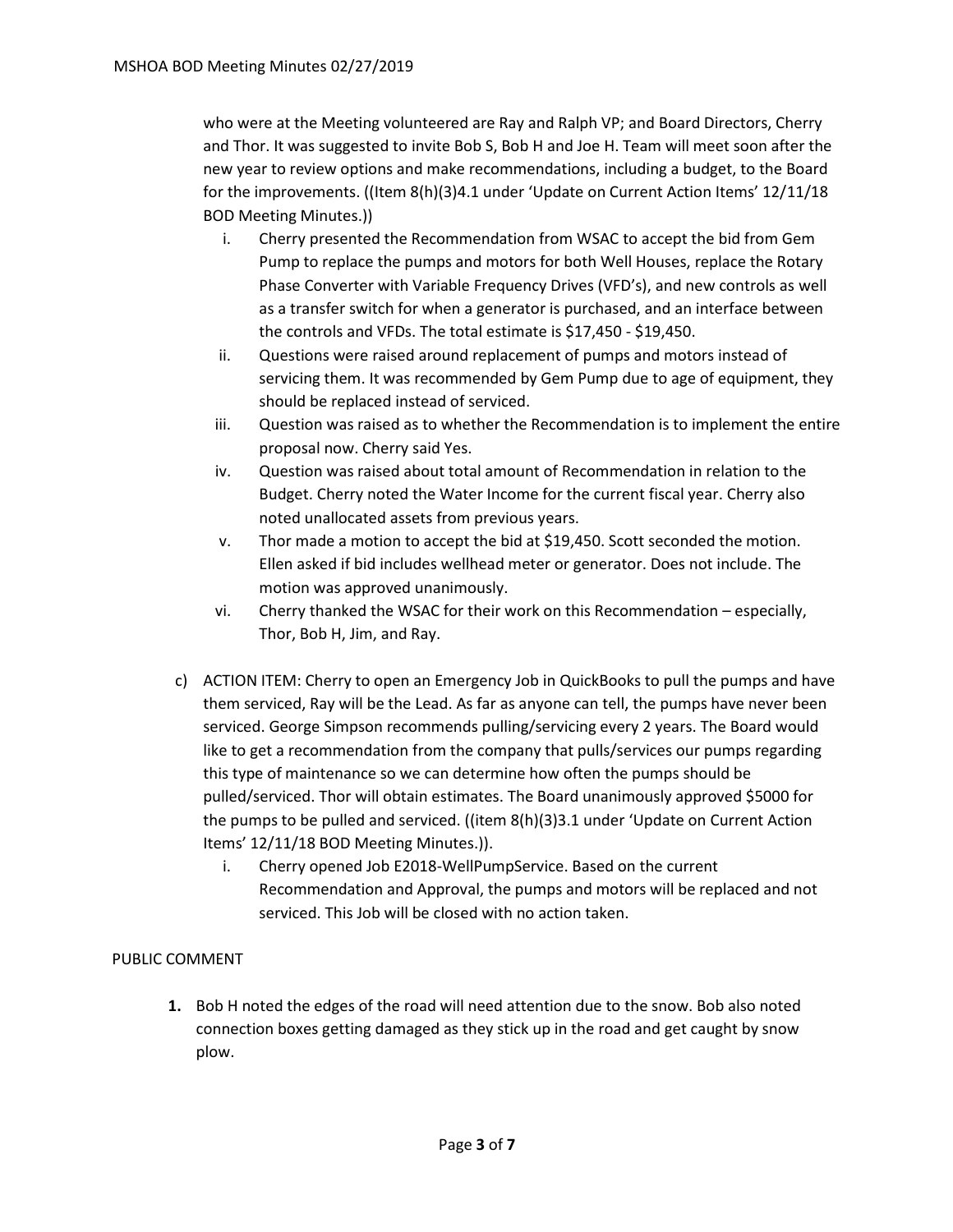- **2.** Don asked about process for follow up with road damage caused by construction vehicles. Stacy noted ACC process includes road damage responsibility as part of Acknowledgment of Owner Responsibility and Liability Associated with Construction document.
- **3.** Thor noted the discovery of a potential leak in the wells or possible underground spring about 200-300 feet from cul-de-sac at end of Summerwind. After snow season, need to isolate the potential problem.
- **4.** Cindy asked about dead tress visible from Banks-Lowman Road. Discussion continued about various sites of dead trees, some on Forest Service land. Scott will work with Brian Ellis to post information collated by Jim regarding beetle infestations. Cindy will follow up with forest and vegetation resources.

MEETING ADJOURNED at 1:50 PM.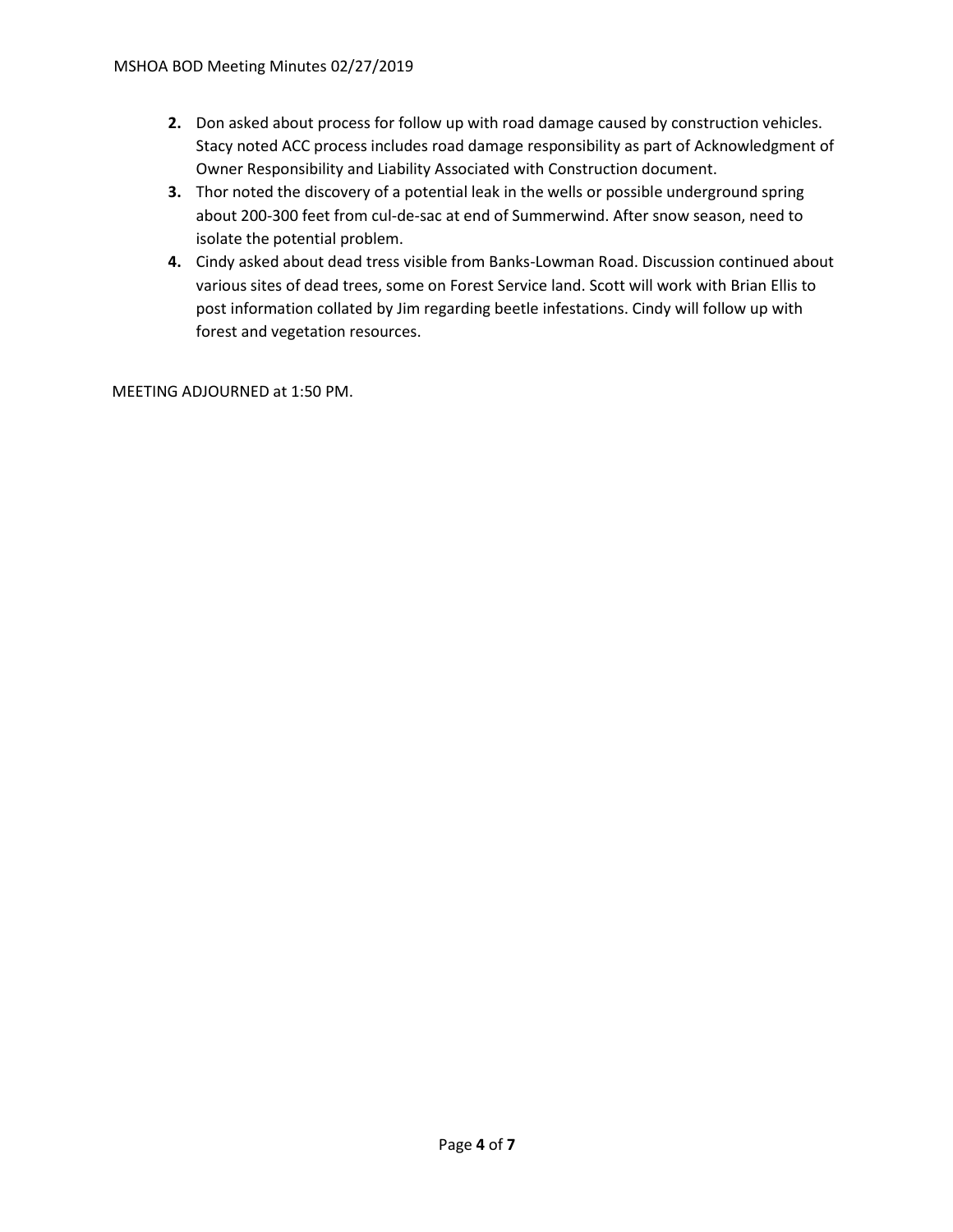

## February 19, 2018

Step 1 was added because we had an ACC member giving out manually printed older versions of the checklist to homeowners causing them to have to re-submit on correct form

As a merpoer of the Architectural Control Committee, I understand the newly updated ACC Action process for homeowners As a member of the Architectural Control Committee, continued in the ACC Step Action Checklist. This includes:

1. Directing homeowners to the MSHOA website for the most current documentation (The Mountain Shadows Home Construction Checklist.)

2. Directing homeowners to MAIL in their packets (for postmark) or to make an appointment to hand deliver them to a Co-2. Directing homeowners to MAIL in their packets (for positions) of to make an apposite to policy. No other members<br>Chair (currently, Ellen Bush or Stacy Perryman) or the MSHOA President (currently, Scott Brown) ONLY. No o Chair (currently, Ellen Bush or Stacy Perryman) or the Marion President (carefully).<br>of the ACC should be accepting completed packets from homeowners. This is because once accepting receipt of the of the ACC should be accepting completed packets from non-commercial that of excess the approve or send back the packet<br>completed packet from the homeowner, the 7-day timeline in which the Committee must approve or send ba begins.

3. I understand a meeting will be held during the 7-day receipt period for ALL members of the ACC to accept and approve 3. I understand a meeting will be held during the 7-day receipt period for ALL the homeowner listing those deficiencies.<br>The submitted packet or determine what is deficient and return the packet to the homeowner listing th the submitted packet or determine what is dencent and retain the packet to the monets votes must be recorded.<br>Majority vote determines what gets recommended to the Board but ALL ACC members votes must be recorded.

4. I understand that if the submitted packet is approved by ALL members of the ACC (circled and initialed in writing by each 4. I understand that if the submitted packet is approved by the individual packet must be submitted to the MSHOA President for final approval (step 5 on the ACC Step Action Cover Page.)

5. I understand once MSHOA President approves, the ACC Co-Chair will notify the lot owner in writing by EMAIL their 5. I understand once MSHOA President approves, the ACC Co-Chili will hope to approval. This will be done within 30 days of completed packet submission or by default, homeowners request is automatically approved.

I understand that if I do not follow the established process going forward, I may be removed from serving on the Architectural Control Committee.

Signed:

Ellen Bush

Signature

Stacy Perryman

Ralph VanPaepeghem Christine Clark

Linda Ruppel

Al Webster

 $-19 - 201$ 

added to ensure the agreed upon protocol was followed (requiring the **BOD President to** sign off on each ACC approved packet) and to keep the BOD informed of any issues facing the ACC as they occurred so they could provide support.

Step 5 was

Step 2 & 3 were added because we had member of ACC accepting incomplete packets (several) causing ACC Chair to go back to homeowner and ask for missing items after being told their packet was complete. The issue of "wood tone" versus "earth tone" was also a problem.

Step 4 was added because we had a member on the ACC taking homeowners door to door to obtain verbal approval from the "majority" without obtaining votes from ALL members of the ACC. **Those members that** were not asked to review the packets wanted to ensure their votes were considered.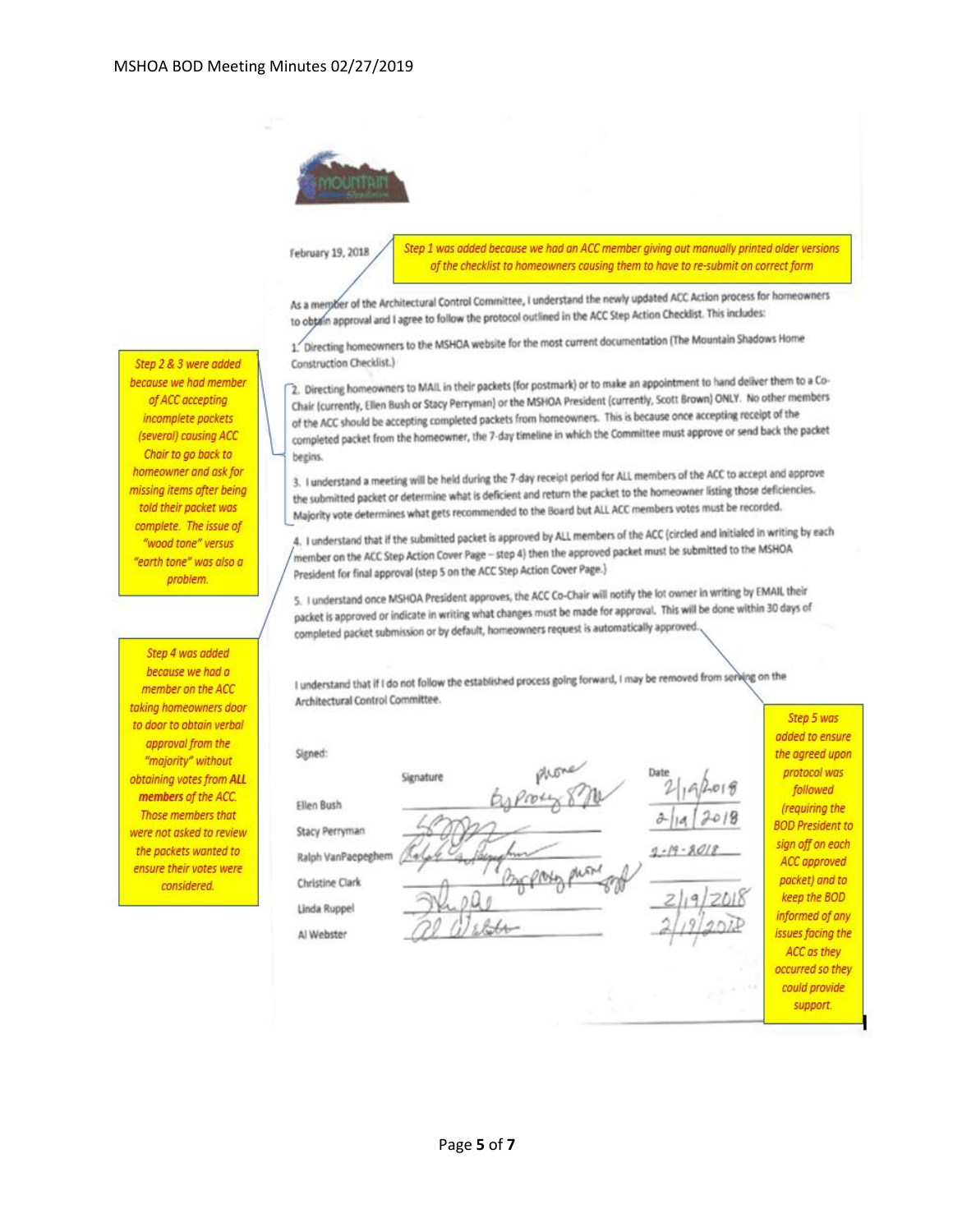| Step<br>Number: | <b>Architectural Control Committee</b><br>Action:                                                                                                                                                                                                                                                                                                                                 | ACC Member<br>Name:                                                                                                                                                                                                                                                         | Date:                                                                                                                                                 |  |  |  |
|-----------------|-----------------------------------------------------------------------------------------------------------------------------------------------------------------------------------------------------------------------------------------------------------------------------------------------------------------------------------------------------------------------------------|-----------------------------------------------------------------------------------------------------------------------------------------------------------------------------------------------------------------------------------------------------------------------------|-------------------------------------------------------------------------------------------------------------------------------------------------------|--|--|--|
| 1               | ACC Chairperson received packet from Lot Owner<br>by US Post Office                                                                                                                                                                                                                                                                                                               |                                                                                                                                                                                                                                                                             | Date packet Received:                                                                                                                                 |  |  |  |
|                 | Revise to match verbiage in addendum signed by ACC members 2/19/18 – "ACC Chairperson or HOA<br>President received packet from Lot Owner by US Post Office." Post mark necessary to document<br>received date to solve for homeowners leaving packets on porches in inclement weather & while<br>members out of town for extended neriods (7-day acceptance commitment in CCR's). |                                                                                                                                                                                                                                                                             | NOTE: From this date, the ACC has 7 days to<br>officially accept receipt of the completed packet<br>or notify the Lot Owner of any missing items.     |  |  |  |
| 2               | Designated ACC member reviewed packet for<br>completion:<br>Packet marked "complete" or Lot Owner notified<br>of any deficiencies by <b>EMAIL</b>                                                                                                                                                                                                                                 | Revise to match verbiage in<br>addendum signed by ACC<br>members 2/19/18- "ALL ACC<br>members reviewed packet for<br>completion:" NOTE: This step<br>was added because ACC member<br>was allowing homeowners to                                                             | Packet Confirmed as Received<br>Complete Date: _______________<br>DR.<br>Lot Owner Emailed any Deficiencies on<br>date below: _______________________ |  |  |  |
| 3               | ACC Chairperson schedule review meeting with<br>all ACC members<br>NOTE: Notify all ACC members by EMAIL of 3<br>meeting choices                                                                                                                                                                                                                                                  | leave packets with him (started 7-<br>day commitment to respond with<br>deficiencies) but not informing<br>other ACC members until the time<br>had elapsed. Then ACC Chair was<br>having to inform homeowners<br>packet was not complete greater<br>than 7 days not meeting | Meeting Date Set for:<br>NOTE: Meeting must be held within 30 days of<br>packet confirmed as received complete date                                   |  |  |  |
| 4               | ACC Reviews completed packet at meeting. Each<br>ACC member indicates if they approve or do not<br>approve. Majority vote determines what will be<br>recommended to the Board. Co-Chair presents<br><b>Committee recommendation to MSHOA Board</b><br>President for ultimate approval.                                                                                            | commitment in CCR's<br>Ellen Bush, Co-Chair<br>Stacy Perryman, Co-<br>Chair<br>Ralph Van Paeneghem.                                                                                                                                                                         | Circle One and Initial<br>Approve (Y or N) __________<br>Approve (Y or N) _________<br>Approve (Y or N) __________                                    |  |  |  |
|                 | This step was added outside CCR's by ACC 2/2018 to solve for issues<br>where ACC members did not agree on "appearance of wood tones"<br>versus "earth tones." Wanted HOA President to provide ultimate<br>annroval                                                                                                                                                                | Christine Clark<br>Mark Berkenbile.<br>Bob Hammond                                                                                                                                                                                                                          | Approve (Y or N) _________<br>Approve (Y or N) __________<br>Approve (Y or N) __________                                                              |  |  |  |
| 5               | Completed packet presented by Co-Chair to<br>MSHOA Board President                                                                                                                                                                                                                                                                                                                |                                                                                                                                                                                                                                                                             | MSHOA Board President Signed off<br>(signature and date):                                                                                             |  |  |  |
| 6               | Next Steps: Upon MSHOA Board approval, ACC<br>member notifies Lot Owner in writing by EMAIL<br>their packet is approved or indicates what<br>changes must be made for approval.                                                                                                                                                                                                   | <b>Email templates were</b><br>created 2/2018 to<br>provide consistency with                                                                                                                                                                                                | Email Notification sent to Lot<br>Owner:<br>NOTE: Must be within 30 days of competed                                                                  |  |  |  |
| 7               | Any Follow Up Steps taken with Lot Owner                                                                                                                                                                                                                                                                                                                                          | approvals (in writing) to<br>solve for issue of ACC<br>member verbally giving<br>approval to                                                                                                                                                                                | packet submission                                                                                                                                     |  |  |  |